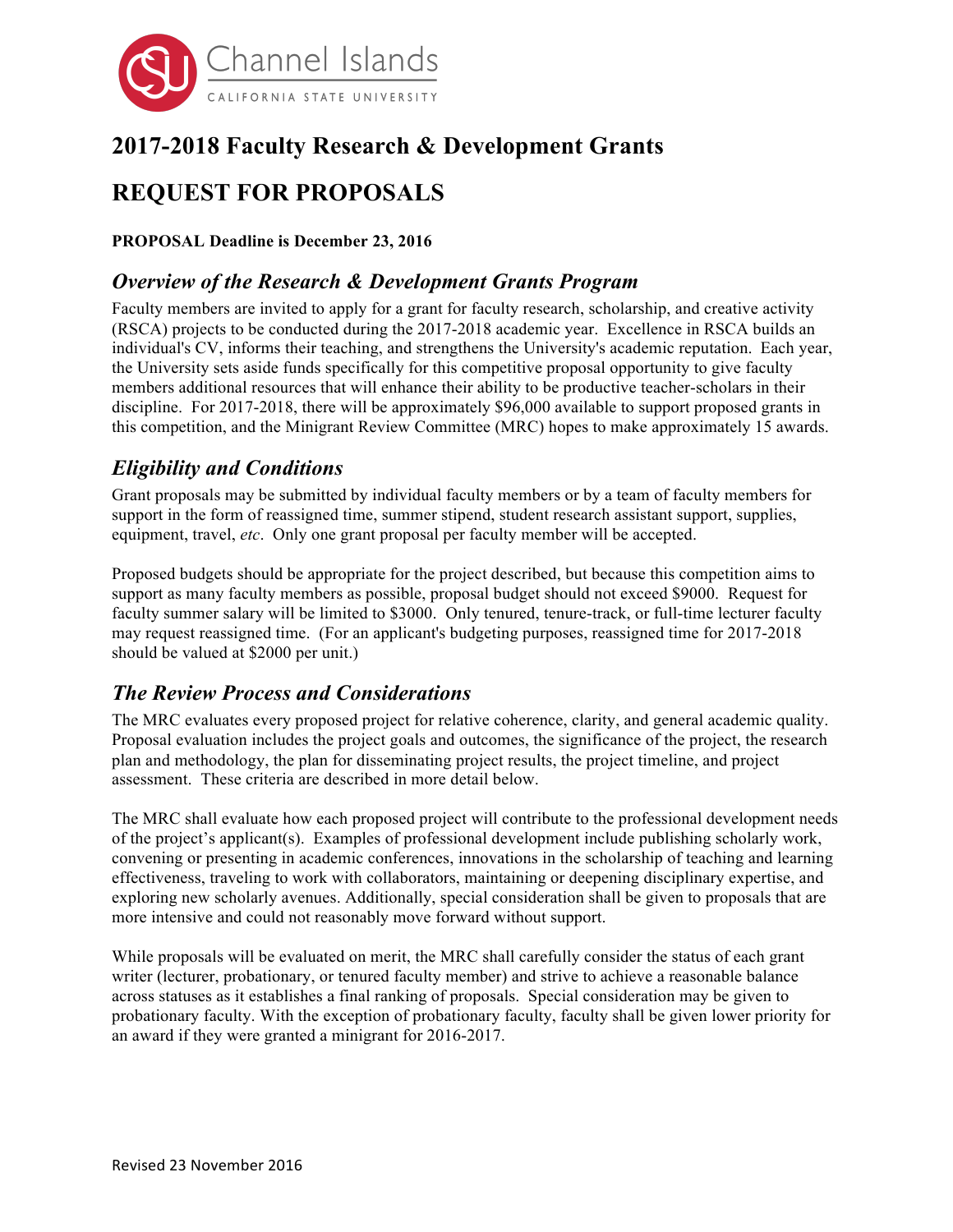Minigrant proposals are encouraged to lay groundwork for the pursuit of funds from external sponsors. Those interested in pursuing external grant funding should work with the Research and Sponsored Programs pre-award staff to identify opportunities that align with their interests.

Applicants are encouraged to strike a balance when writing, making their work accessible for a general audience (reviewers) and making their work convincing for a scholarly audience (their disciplinary peers).

#### *Review Criteria*

Because every discipline has its own standards for scholarship and teaching, reviewers will make every effort to take disciplinary context into consideration when they evaluate a proposal. Each proposal will be reviewed on the basis of criteria that express the intent of Senate Policy 11-14. These criteria are:

- *Project goals and outcomes*: The proposal clearly describes the focus of the project (*e.g.*, research problem, objective), sets clear goals and outcomes, and it explains the steps that will be taken to realize project goals.
- *Research plan and methodology*: The proposal conveys a complete and well thought-out plan for the project that describes the activities of all individuals involved in the project. Depending on the scope of the proposal, this section may consider data collection methods (*e.g.*, interviews, sampling protocols), compliance requirements (*e.g.*, IRB), and data analysis. If support is requested for a student research assistant, the proposal must also include a description of their role and how the faculty member(s) will provide them mentoring or management.
- *Professional development benefits for faculty*: The proposed makes clear how the project will advance each individual applicant's research, scholarship, and creative activity. The proposal discusses whether the applicant(s) intend to pursue external funding and identifies which courses of external funding are likely to be pursued. If a team of faculty members is involved in the project, the benefits for each team member should be addressed separately.
- *Benefits to the University, School, Program, and the applicant's teaching*: The proposal makes clear how the proposed project will contribute to the intellectual culture of the institution and how it will inform the applicant's teaching.
- *Dissemination plan*: The level and type of dissemination is appropriate for the project, its goals, and its outcomes.
- *Project timeline*: The project goals and objectives are attainable within the timeline of the proposal.
- *Project assessment*: The proposal describes how the product(s) of the project will be assessed and evaluated to determine the degree of success achieved. For instance, project products or outcomes will be identified.
- *Budget*: The proposed budget is reasonable in the context of the project description, and the project costs are necessary to achieve project goals and outcomes. Note that recent changes to the Collective Bargaining Agreement grant new faculty additional reassigned time from teaching during their first four semesters. For this reason, faculty who will receive such additional reassigned time during 2017-2018 should not request additional reassigned time from the minigrant program.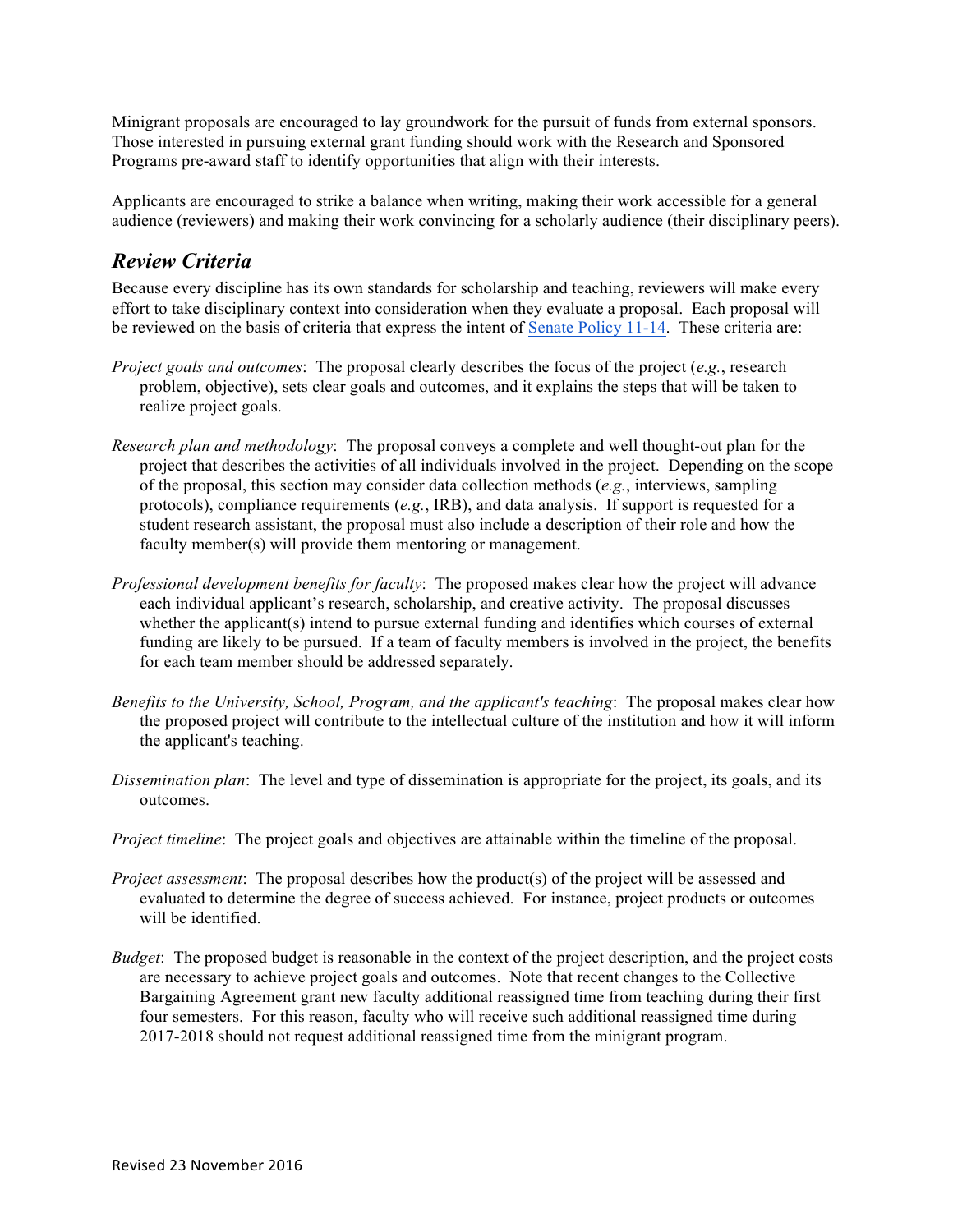Once award decisions have been announced, all applicants will receive written reviews from the MRC that include what the committee regarded as strengths and weaknesses of the proposal. A list of awards made will be posted to the minigrant program web page.

#### *Proposal Requirements*

Proposal documents should be prepared using a word processor and should use single-spaced text in a font size no smaller than 12 point. A font should be chosen that is easy for a reviewer to read. The MRC suggests Times New Roman, Palatino, or Computer Modern fonts. Page margins should be no smaller than 1 inch, and pages must be numbered.

Each proposal package should consist of the elements described below. If an applicant has received a minigrant in the past five years, the applicant should also include a copy of the post-project report submitted upon the completion of each of those minigrants. No report on minigrants awarded for 2016- 2017 will be required.

### **Proposal Summary (250 words)**

The Project Summary outlines the proposed project in a way that is suitable for sharing independently of other proposal components. This summary should be no longer than a half-page and be appropriate for publication on the CI web page. This summary should be the first section in the Proposal Narrative (described below). The applicant will also separately submit the text of this summary as part of the online application.

#### **Proposal Narrative (2-4 pages)**

The proposal narrative should include sections, starting with the Proposal Summary, that target the categories that will be used to review the proposal, *e.g.*, project goals and outcomes, significance of the research or creative project, research plan and methodology, dissemination plan, and project assessment.

#### **Proposal Budget (1 page)**

The budget page should include an itemized statement of expected costs of the project and a subtotal of those costs along with a subtotal for reassigned time if requested. All costs should be listed and their use described and justified. The need for reassigned time should be justified separately, and the applicant should specify when they would like the reassigned time granted (Fall or Spring). Requests for three units of reassigned time are normal. Requests for six units of reassigned time are allowed, but very rarely granted.

Note that salary for student research assistants is allowed, but must be paid as an hourly wage. Stipends are not allowed. Also note that the current collective bargaining agreement grants probationary faculty 3 WTU for reassigned time each semester for their first two years at CSU Channel Islands. Faculty receiving such reassigned time in 2017-2018 should not request additional reassigned as part of their minigrant.

Funds will be available on 1 July 2017 and must be spent by 20 June 2018. Due to general fund spending constrains that are tied to the fiscal year, summer stipends may only be available for work in July 2017 or in June 2018. Please budget accordingly. Instructions on using funds will be sent to awardees and Program Analysts in early 2017.